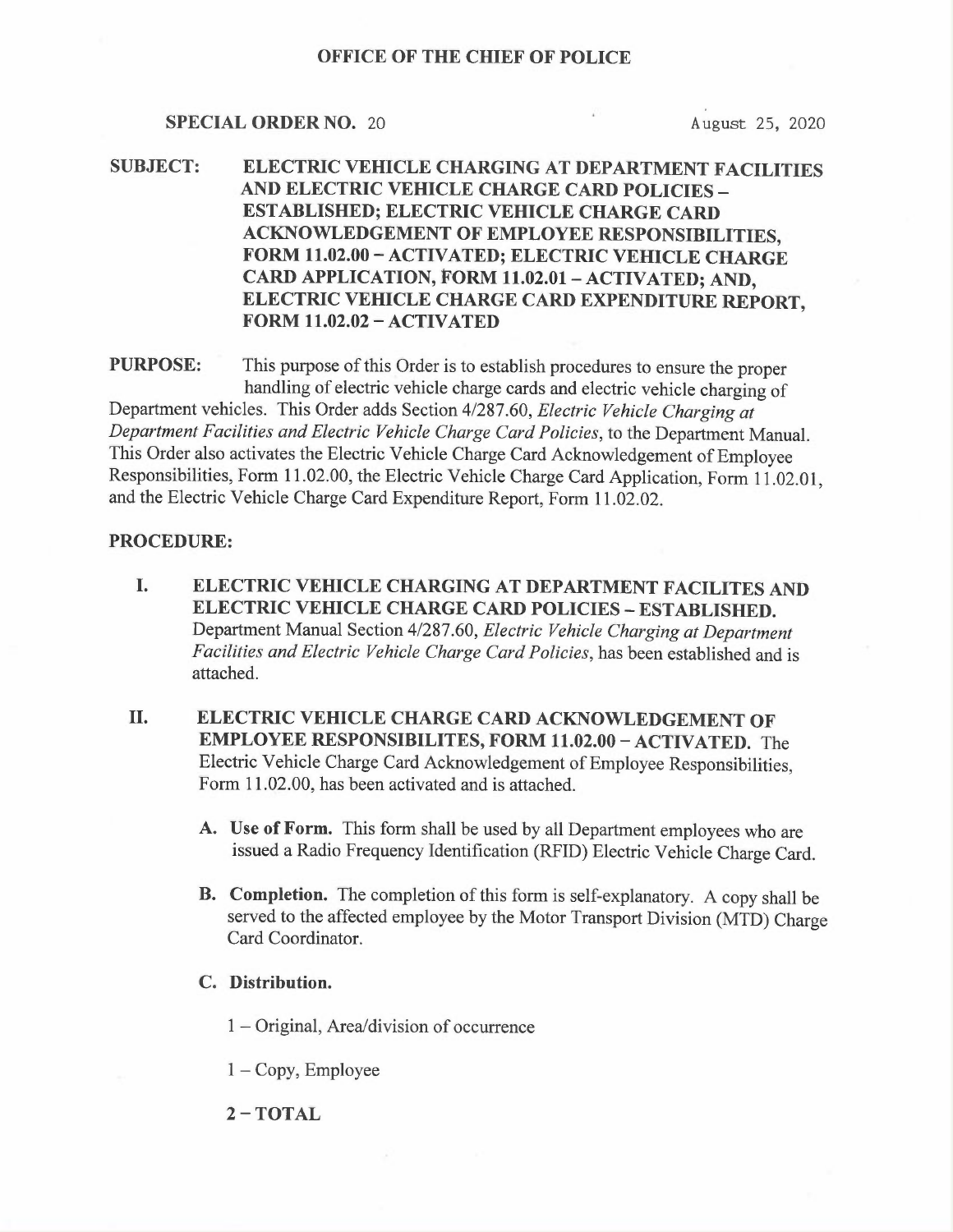### III. ELECTRIC VEHICLE CHARGE CARD APPLICATION, <sup>F</sup>ORM 11.02.01— ACTIVATED. The Electric Vehicle Charge Card <sup>A</sup>pplication, Form 11.02.01, has been activated and is attached.

- A. Use of Form. This form shall be used by all Department employees applying for an RFID card.
- <sup>B</sup>. Completion. The completion of this form is self-explanatory. A copy shall be served to the affected employee by the MTD Charge Card Coordinator.

#### C. Distribution.

 $1 -$ Original, Area/division of assignment

 $1 - Copy$ , Employee

### 2—TOTAL

- <sup>I</sup>V. ELECTRIC VEHICLE CHARGE CARD EXPENDITURE REPORT, <sup>F</sup>ORM 11.02.02 —ACTIVATED. The Electric Vehicle Charge Card <sup>E</sup>xpenditure Report, Form 11.02.02, has been activated and is attached.
	- <sup>A</sup>. Use of Form. This form shall be used by all Department employees issued an RFID card.
	- <sup>B</sup>. Completion. The completion of this form is self-explanatory. A copy shall be served to the affected employee by the MTD Charge Card Coordinator.
	- C. Distribution.
		- 1 Original, Area/division of assignment

 $1 - Copy$ , Employee

#### 2—TOTAL

<sup>F</sup>or additional assistance, employees may contact the Administrative Office, MTD, between <sup>6</sup>:00 a.m. to 4:30 p.m.; or, the Main Street Facility Automotive Garage, MTD, between 4:30 p.m. and 12:00 a.m. For after hour emergencies, employees shall contact the Department Operations Center, Communications Division.

AMENDMENT: This Order adds Section 4/287.60 to the Department Manual.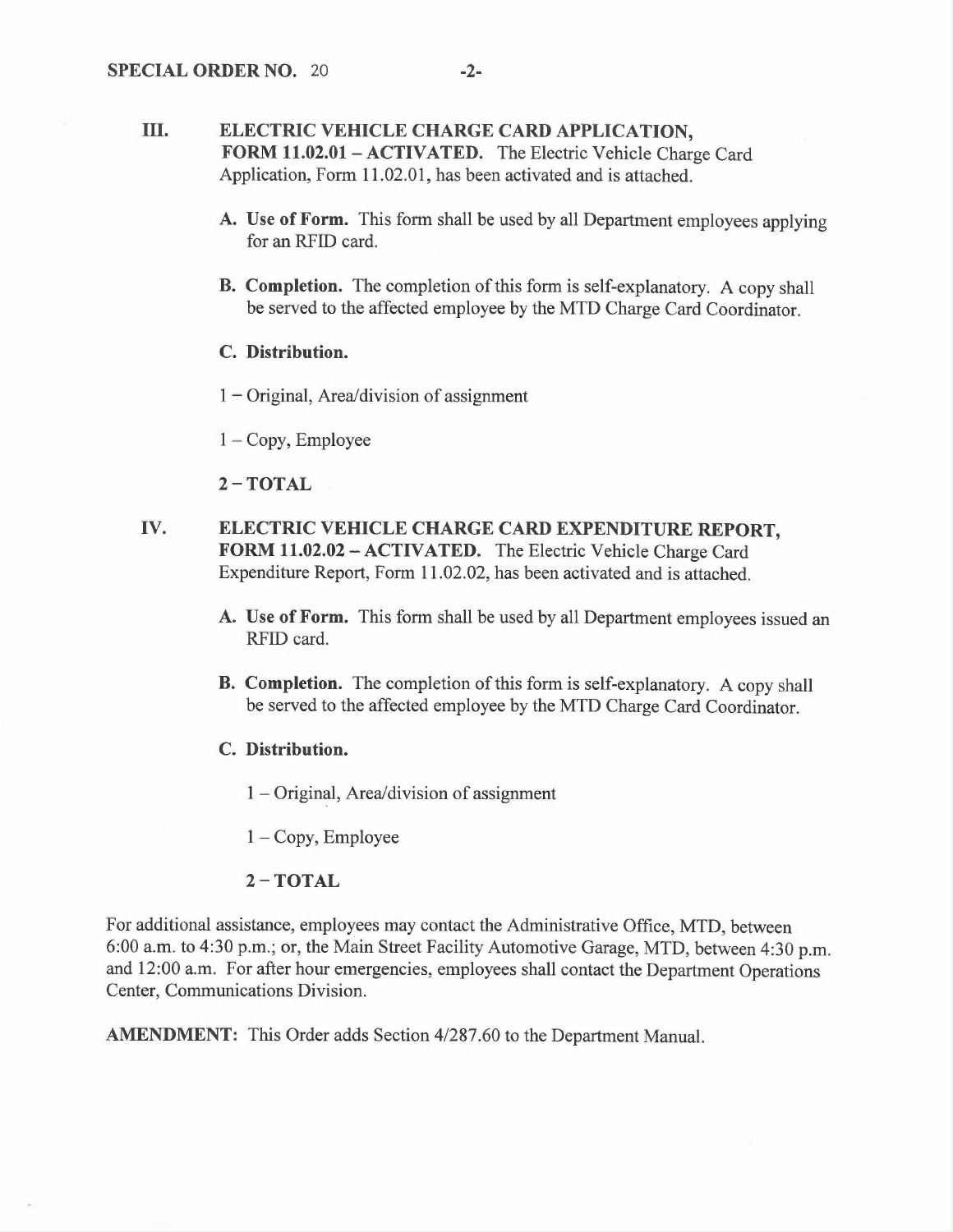AUDIT RESPONSIBILITY: The Commanding Officer, Audit Division, shall review this directive and determine whether an audit or inspection shall be conducted in accordance with Department Manual Section 0/080.30.

MICHEL R. MOORE Chief of Police

Attachments

DISTRIBUTION "D"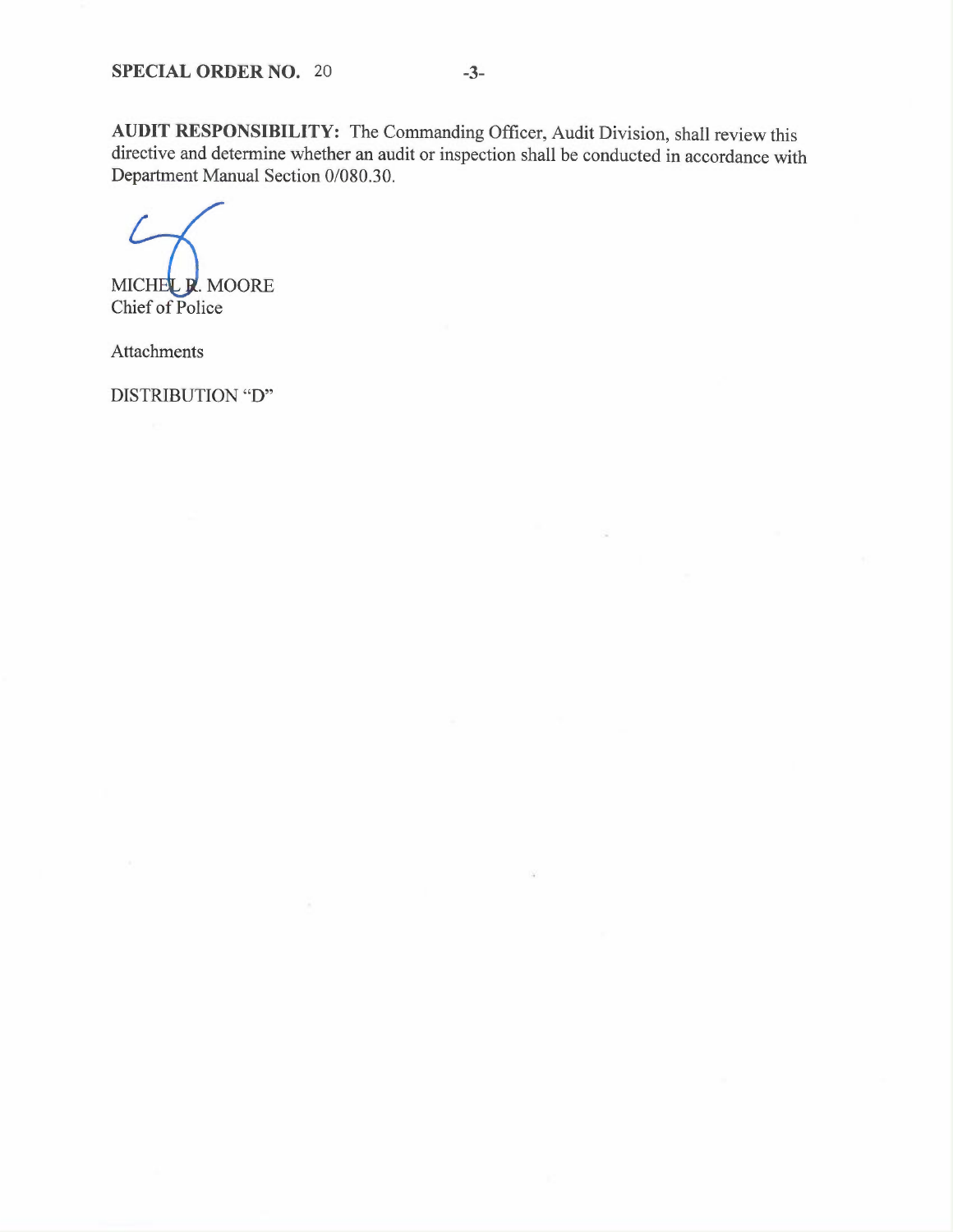### DEPARTMENT MANUAL VOLUME IV <sup>R</sup>evised by Special Order No.2Q 2020

# 287.60. ELECTRIC VEHICLE CHARGING AT DEPARTMENT FACILITIES AND ELECTRIC VEHICLE CHARGE CARD POLICIES.

<sup>O</sup>nly charging of Department owned/operated vehicles (Department Vehicles) is permissible at the following Department facilities, and only at designated charging stations:

- Geographic Areas;
- Training facilities;
- Motor Transport Division (MTD);
- Traffic Divisions; and,
- $\bullet$ Other authorized City locations.

<sup>A</sup> Department vehicle is a vehicle that the Department has explicitly authorized for use by <sup>D</sup>epartment employees and is a Department fleet vehicle that has a Department issued Radio <sup>F</sup>requency Identification (RFID) Electric Vehicle Charge Card assigned.

<sup>T</sup>he use of Department issued cards for personal and/or other vehicles is prohibited. Only <sup>a</sup>uthorized vehicles may park and/or charge batteries at Department or other authorized City <sup>E</sup>lectric Vehicle (EV) charging stations.

<sup>E</sup>xception: A report of all purchases is generated by Department vendors.

<sup>R</sup>equired order of charging station use is as follows:

- Employees shall make every effort to use Department or other City owned facilities to <sup>c</sup>harge Department owned and/or operated vehicles.
- <sup>E</sup>mployees shall use authorized Department vendor charging stations when the above referenced facilities are unavailable and/or not practicable for charging the  $EVs$ . Time limits do apply and are normally two hours for charging of a Department <sup>v</sup>ehicle.

<sup>P</sup>rocedures and instructions for charging vehicles at charging stations in Department facilities:

- <sup>E</sup>mployees shall swipe their RFID or EV Card to charge their Department owned <sup>a</sup>nd/or operated vehicle.
- When unable to swipe their card at a Department or other City facility, employees <sup>s</sup>hall notify MTD as soon as practicable.

<sup>T</sup>he procedures for using participating retailers outside of a City Owned/Operated Network:

- All charging of Department vehicles shall be done at authorized Department vendor <sup>c</sup>harging stations.
- Charges incurred as a result of charging at another vendor are incurred at the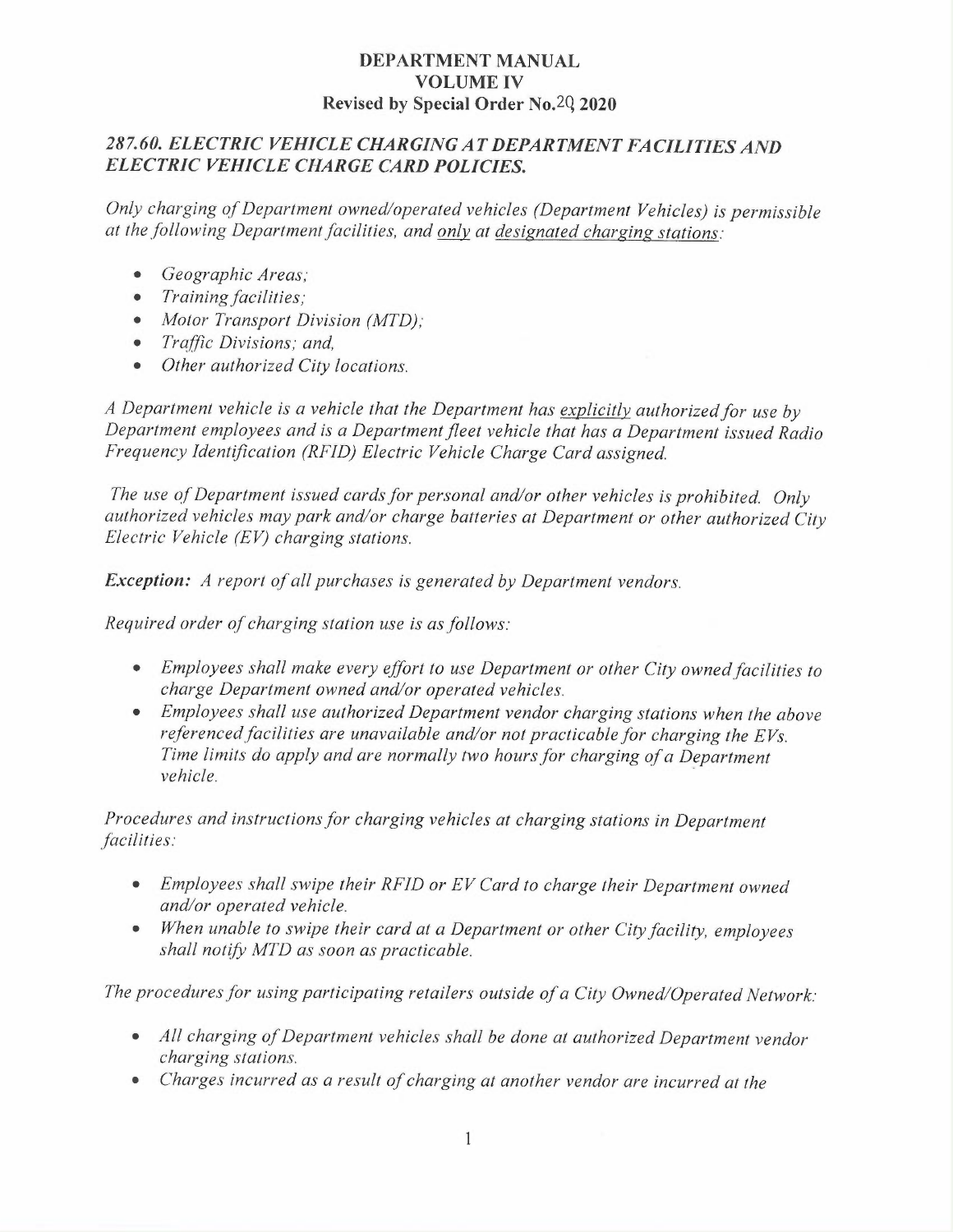### DEPARTMENT MANUAL VOLUME IV Revised by Special Order No. 202020

<sup>e</sup>xpense of the employee and may be reimbursed only if the Department verifies the <sup>c</sup>harges were a business expense incurred by the employee conducting Department business using a Department vehicle.

When an employee is unable to swipe his or her card at an authorized Department  $\bullet$ <sup>v</sup>endor location, the employee shall contact the company to obtain an exception to <sup>c</sup>harge the vehicle. Employees shall submit an Employee's Report, Form 15.07.00, <sup>e</sup>xplaining the reason.

### <sup>E</sup>mployee's Responsibilities. Employees using a Department EV shall:

- Complete Learning Management System (LMS) EV training prior to the operation and <sup>c</sup>harging of any Department-owned and/or operated vehicle.
- Complete a monthly Electric Vehicle Charge Card Expenditure Report, <sup>F</sup>orm 11.02.02, when charging their vehicles at non-City and/or non-Department facilities.
- If an outside vendor facility is utilized, provide an explanation on the Electric Vehicle <sup>C</sup>harge Card Expenditure Report within the "Explain any deviation from policy or <sup>o</sup>ther miscellaneous notes" box.
- When using authorized vendor facilities and unable to swipe the RFID Card, submit an <sup>E</sup>mployee's Report, signed by their commanding officer within five business days, indicating why they were unable to swipe their card and had to contact the vendor to <sup>a</sup>llow for charging to occur, or to request reimbursement.
- •When reporting lost, stolen or damaged cards, submit a "lost or stolen" Investigative <sup>R</sup>eport, Form 03.01.00, to MTD by the next business day.

Supervisor's Responsibilities. Supervisors shall ensure that a monthly Electric Vehicle Charge <sup>C</sup>ard Expenditure Report is completed, if applicable; and,

- Ensure each receipt, if available, is properly completed and attached to the Electric <sup>V</sup>ehicle Charge Card Expenditure Report to verify that the usage was for Department business in a City vehicle; and,
- Forward the Electric Vehicle Charge Card Expenditure Report and charge receipts to <sup>t</sup>heir commanding officer.

<sup>C</sup>ommanding Officer's Responsibilities. Each commanding officer reviewing an Electric <sup>V</sup>ehicle Charge Card Expenditure Report shall:

- Ensure the form and receipts are complete and valid;
- •Maintain a copy of the form and receipts for two years;
- Forward one copy of the form to MTD; and,
- • Assist MTD in resolving errors or exceptions upon receipt of a credit card use of exception report.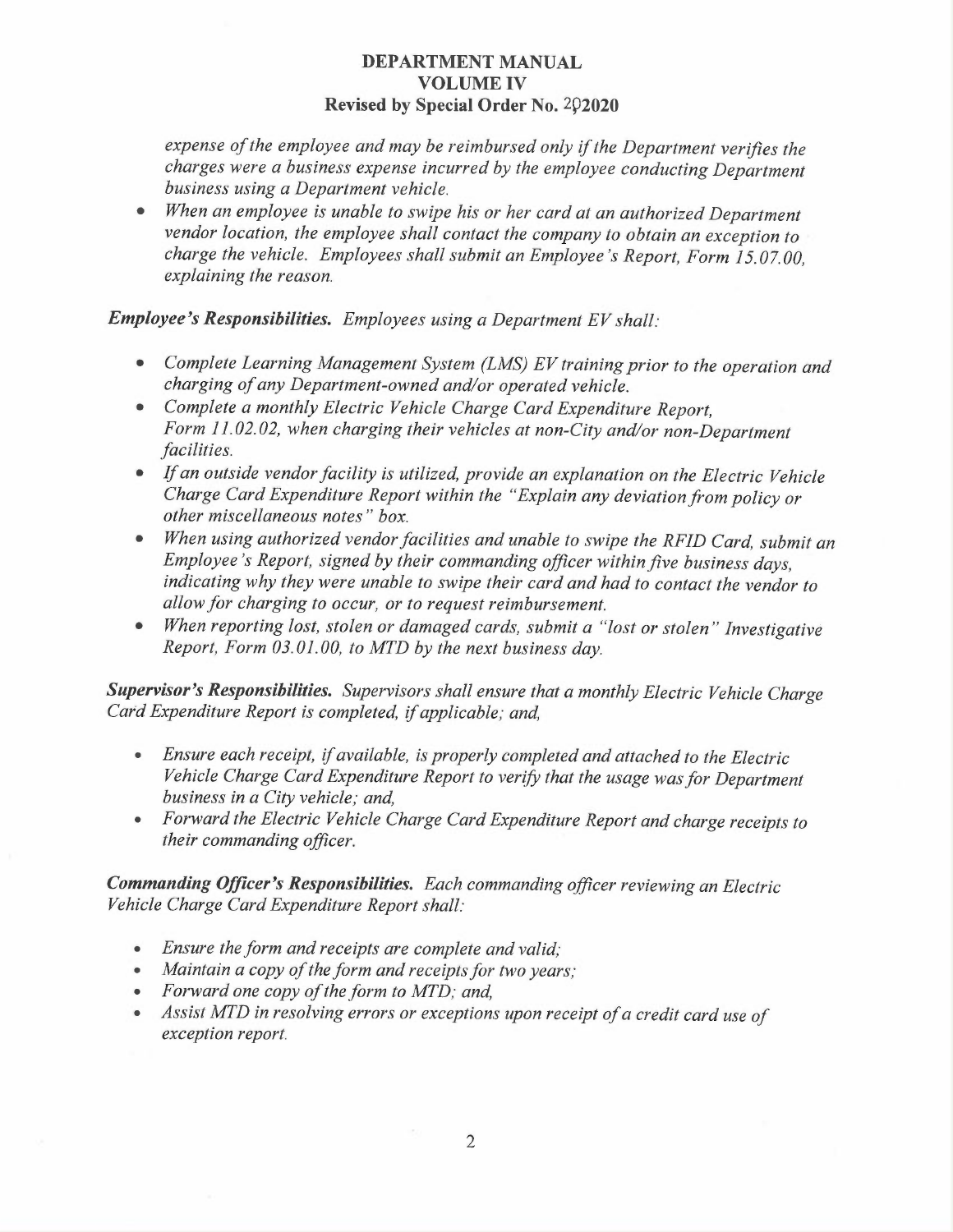### **Los Angeles Police Department ELECTRIC VEHICLE CHARGE CARD ACKNOWLEDGMENT OF EMPLOYEE RESPONSIBILITIES**

The responsibilities I have as a holder of a Radio Frequency Identification Electric Vehicle Card, herein after referred to as "CARD" from the Los Angeles Police Department (LAPD) are outlined below. By signing this document, I explicitly acknowledge that I have read and understood the responsibilities of a CARD holder, and further, that I agree to the following:

- 1. I understand that the CARD is intended to facilitate the charging of Department owned and/or operated vehicles.
- 2. I further understand and agree to charge ONLY those purchases authorized by the Department.
- 3. I understand that under no circumstances will I use the CARD to make personal purchases, either for myself or for others.
- 4. Use of the CARD for purposes that are not authorized under Department policies and procedures is considered misappropriation of City funds. ANY MISAPPROPRIATION OR MISUSE OF THE CARD WILL RESULT IN FORFEITURE OF THE CARD, AND APPROPRIATE DISCIPLINARY ACTION, INCLUDING AND UP TO TERMINATION OF EMPLOYMENT.
- 5. I agree to maintain all issued card(s) and ensure the card(s) are properly secured at all times; and, I am responsible for maintaining and securing the card(s) information and records.

I agree to immediately notify Motor Transport Division of a lost or stolen CARD, and I must obtain a "Lost or Stolen" Investigative Report, Form 03.01.01, documenting the circumstances. The report must be provided to Motor Transport Division no later than the next business day.

If I fail to abide by the lost or stolen CARD procedure as outlined in this Form, I WILL BE RESPONSIBLE FOR ANY CHARGES MADE AGAINST MY CARD.

- 6. I understand that the CARD(s) must be surrendered to a Department supervisor upon reassignment or termination of employment.
- 7. I understand that the CARD is the property of the Department and that I am required to comply with all Department policies and procedures.

Print Applicant's Name: **Example 20** 

| Applicant's Signature: |  |  |
|------------------------|--|--|
|                        |  |  |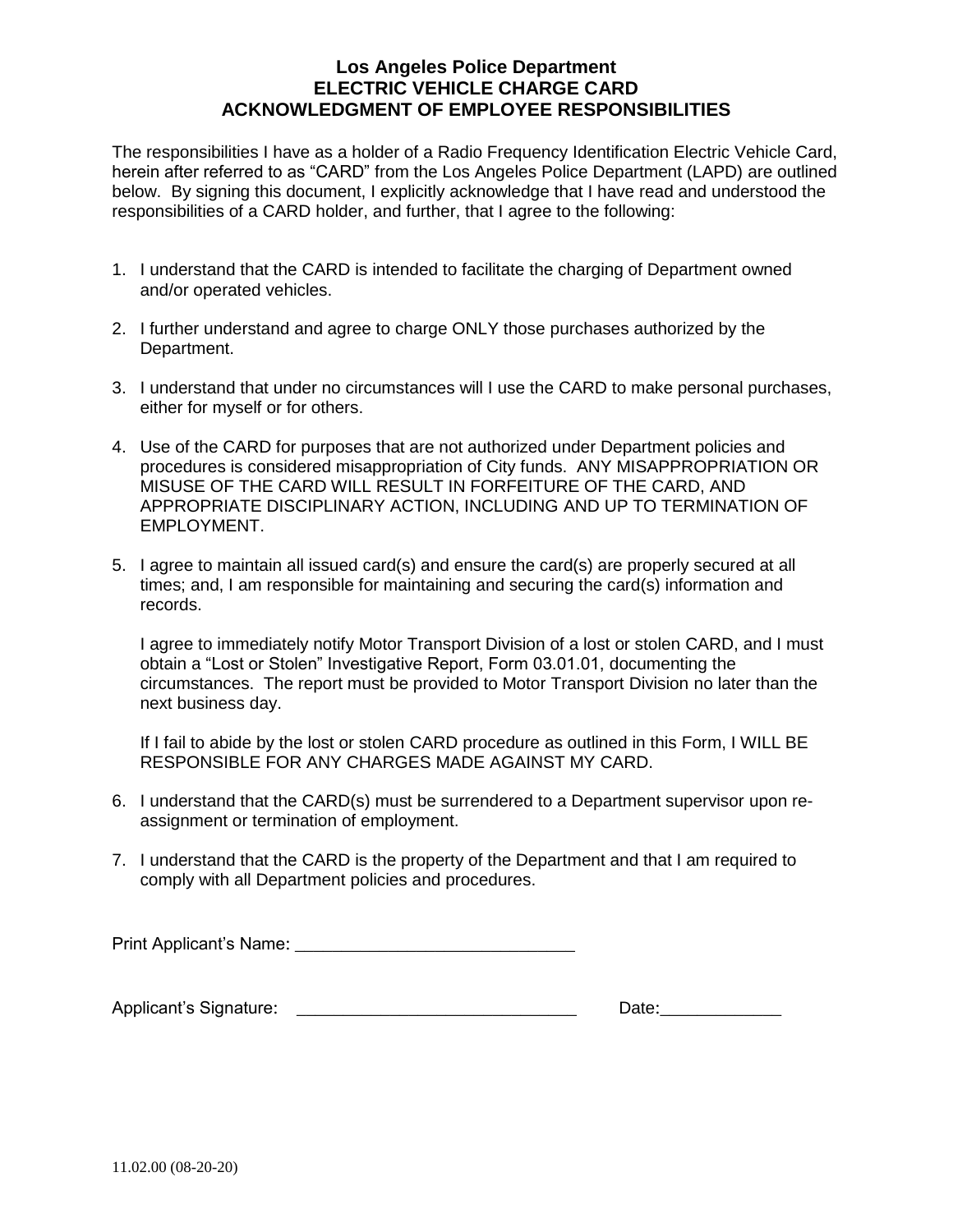# LOS ANGELES POLICE DEPARTMENT ELECTRIC VEHICLE CHARGING CARD APPLICATION

<sup>B</sup>ring Complete Application and Employee Acknowledgement of Responsibilities to:

# MOTOR TRANSPORT DIVISION 260 S. Main Street Los Angeles, CA 90012

<sup>M</sup>otor Transport Division is required to maintain a level of security for each Electric Vehicle Charging Card, which requires that each cardholder personally pick up his or her credit card and present identification.

❑ NEW ❑ REPLACEMENT (Lost/Stolen)

|                                                           | <b>APPLICANT'S REQUIRED INFORMATION</b> |                    |
|-----------------------------------------------------------|-----------------------------------------|--------------------|
| <b>LAPD</b> Serial No.                                    |                                         |                    |
| <b>Applicant's Last Name</b>                              | <b>Applicant's First Name</b>           |                    |
| <b>Area/Division/Bureau of Assignment</b>                 |                                         |                    |
| Office Telephone No.                                      | Cell Phone No.                          |                    |
| <b>E-mail Address</b>                                     |                                         |                    |
| Shop No. (Five-digit Shop No. is mandatory)               |                                         |                    |
| <b>APPLICANT'S SIGNATURE</b>                              |                                         |                    |
| <b>COMMANDING OFFICER'S PRINTED NAME</b>                  |                                         |                    |
| <b>COMMANDING OFFICER'S</b><br><b>SIGNATURE</b>           |                                         | <b>DATE</b>        |
|                                                           | <b>EV CARD ADMINISTRATOR</b>            |                    |
| <b>CARD NUMBER</b><br><b>ISSUED</b>                       | <b>ISSUE</b><br><b>DATE</b>             | <b>CANCEL DATE</b> |
| <b>REPLACEMENT</b><br><b>CARD NUMBER</b><br><b>ISSUED</b> | <b>ISSUE</b><br><b>DATE</b>             | <b>CANCEL DATE</b> |
| <b>REPLACEMENT</b><br><b>CARD NUMBER</b><br><b>ISSUED</b> | <b>ISSUE</b><br><b>DATE</b>             | <b>CANCEL DATE</b> |
| <b>APPROVED BY</b>                                        | <b>INITIALS</b>                         | <b>DATE</b>        |